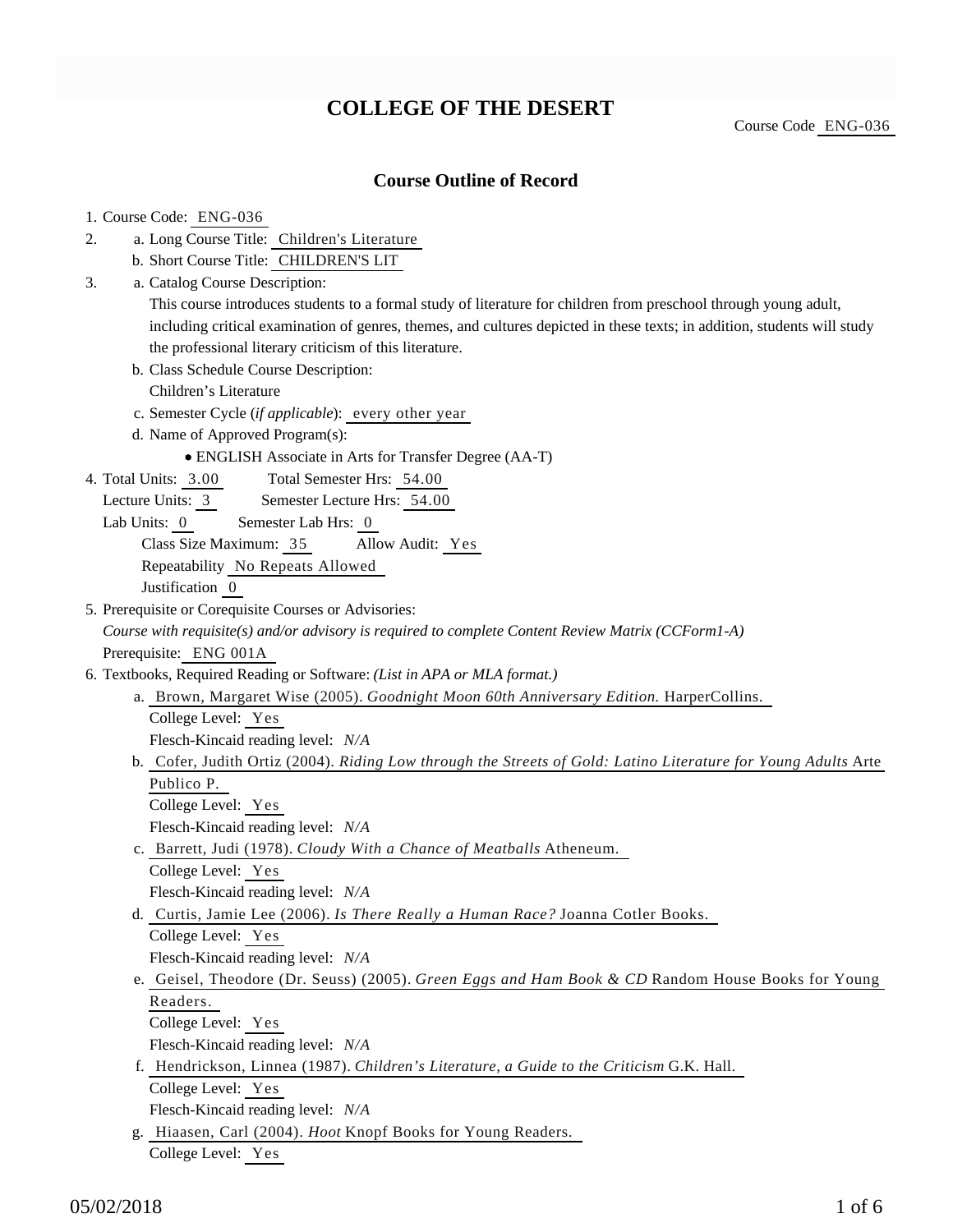| Flesch-Kincaid reading level: N/A                                                                                  |  |
|--------------------------------------------------------------------------------------------------------------------|--|
| h. Hudson, Cheryl Willis (1990). Bright Eyes, Brown Skin Just Us Books.                                            |  |
| College Level: Yes                                                                                                 |  |
| Flesch-Kincaid reading level: N/A                                                                                  |  |
| i. Jimenez, Francisco (1997). The Circuit: Stories from the Life of a Migrant Child Albuquerque U of New           |  |
| Mexico P.                                                                                                          |  |
| College Level: Yes                                                                                                 |  |
| Flesch-Kincaid reading level: N/A                                                                                  |  |
| j. L'Engle, Madeleine (1973). A Wrinkle in Time Yearling.                                                          |  |
| College Level: Yes                                                                                                 |  |
| Flesch-Kincaid reading level: N/A                                                                                  |  |
| k. May, Jill P. (1995). Children's Literature and Critical Theory: Reading and Writing for Understanding -.        |  |
| College Level: Yes                                                                                                 |  |
| Flesch-Kincaid reading level: N/A                                                                                  |  |
| 1. Silverstein, Shel (1964). The Giving Tree HarperCollins,.                                                       |  |
| College Level: Yes                                                                                                 |  |
| Flesch-Kincaid reading level: N/A                                                                                  |  |
| m. Paterson, Katherine (1987). Bridge to Terabithia: HarperTrophy.                                                 |  |
| College Level: Yes                                                                                                 |  |
| Flesch-Kincaid reading level: N/A                                                                                  |  |
| n. Rowling, J.K (1999). Harry Potter and the Sorcerer's Stone Scholastic Paperbacks.                               |  |
| College Level: Yes                                                                                                 |  |
| Flesch-Kincaid reading level: N/A                                                                                  |  |
| o. Snicket, Lemony (2000). The Bad Beginning Scholastic,.                                                          |  |
| College Level: Yes                                                                                                 |  |
| Flesch-Kincaid reading level: N/A                                                                                  |  |
| p. Potter, Beatrix (2006). Beatrix Potter The Complete Tale Warne.                                                 |  |
| College Level: No                                                                                                  |  |
| Flesch-Kincaid reading level: N/A                                                                                  |  |
| q. Grimm (2012). Grimm's Fairy Tales CreateSpace Independent Publishing Platform.                                  |  |
| College Level: Yes                                                                                                 |  |
| Flesch-Kincaid reading level: N/A                                                                                  |  |
| r. Wright, Blanche Fisher (1994). The Real Mother Goose Cartwheel.                                                 |  |
| College Level: No                                                                                                  |  |
| Flesch-Kincaid reading level: N/A                                                                                  |  |
| s. Alcott, Louisa May (1983). Little Women Bantam.                                                                 |  |
| College Level: No                                                                                                  |  |
| Flesch-Kincaid reading level: N/A                                                                                  |  |
| 7. Entrance Skills: Before entering the course students must be able:                                              |  |
| a. Demonstrate basic critical-reading skills                                                                       |  |
| • ENG 001A - Read, analyze, and interpret varied texts (i.e. literature, digital forms, visual).                   |  |
| • ENG 001A - Understand how readers' experiences influence the reading of texts.                                   |  |
| b. Write 1200-word analytical essays                                                                               |  |
| • ENG 001A - Write thesis statements, topic sentences, and ideas in an organized way in multi-page essays.         |  |
| • ENG 001A - Write essays with varied strategies, including persuasive essays, with a arguable theses and evidence |  |
| from a variety types of sources.                                                                                   |  |
| • ENG 001A - Use a variety of rhetorical strategies to write essays.                                               |  |
| c. Employ writing as a process to generate and develop ideas, and to clarify and organize thoughts.                |  |
| • ENG 001A - Develop ideas coherently in writing through the drafting process.                                     |  |
| • ENG 001A - Participate in the process of developing texts in collaborative and individual settings.              |  |

d. Construct focused theses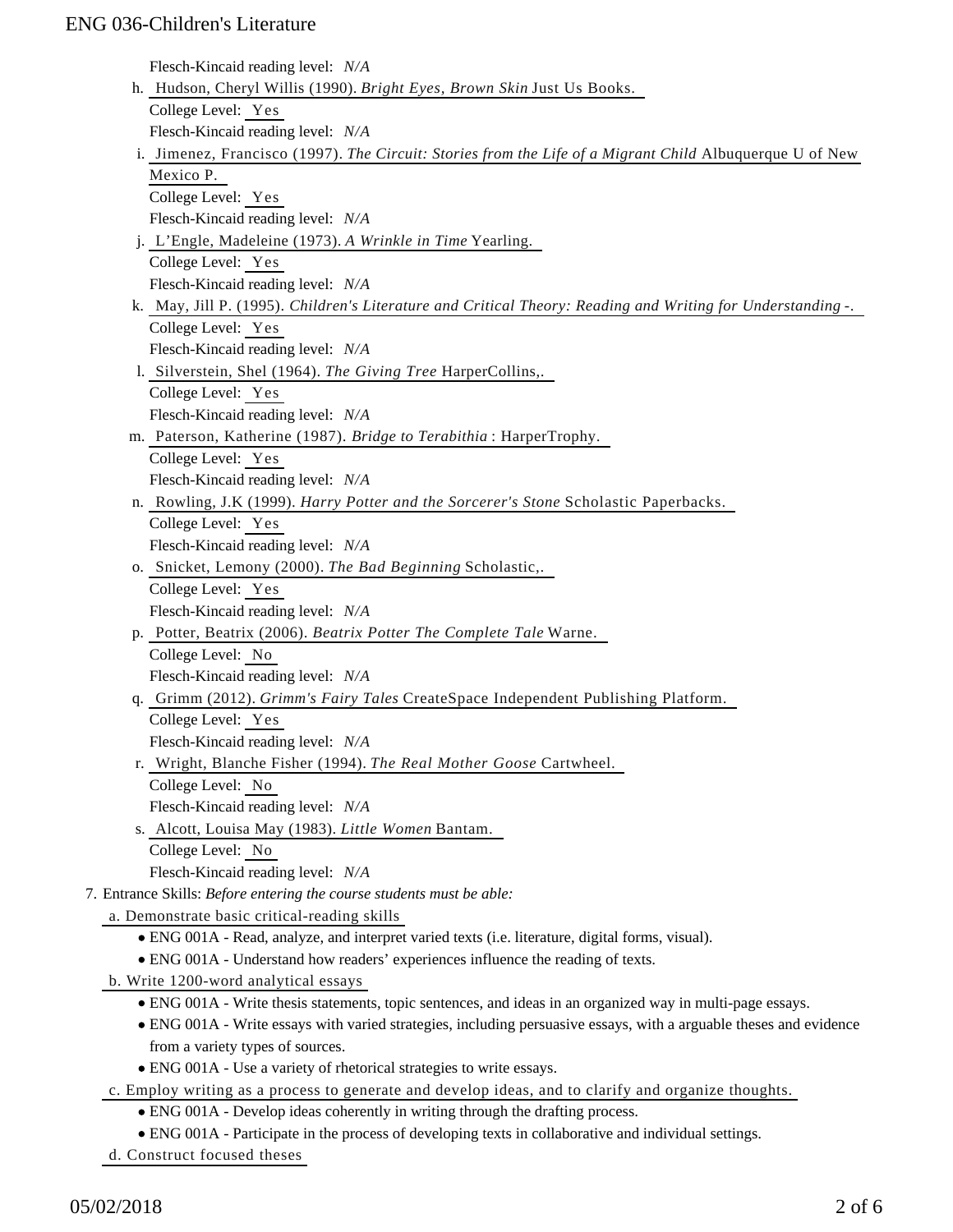- ENG 001A Write thesis statements, topic sentences, and ideas in an organized way in multi-page essays.
- e. Select, develop, and organize ideas in a structured format
	- ENG 001A Develop ideas coherently in writing through the drafting process.
	- ENG 001A Incorporate complex sentence-structure and variety of word choice.
- f. Compose essays using combined rhetorical modes
	- ENG 001A Use a variety of rhetorical strategies to write essays.
- g. Demonstrate awareness of audience by use of appropriate tone and diction in all compositions
	- ENG 001A Recognize and integrate creative elements of style (metaphor, analogy, voice, tone).
- h. Exhibit proficiency in correct usage of grammar, punctuation, and mechanics in all compositions.
	- ENG 001A Use writing reference materials and handbooks to perfect documentation skills with few errors.
- i. Analyze, explain, evaluate, and contrast selected prose and poetry, both from text and researched sources ENG 001A - Read, analyze, and interpret varied texts (i.e. literature, digital forms, visual).
- j. Paraphrase, summarize, and quote using MLA documentation for all published sources in all compositions
	- ENG 001A Correctly use MLA or APA documentation as appropriate both within essays and in works cited entries.
	- ENG 001A Identify and evaluate appropriate source, incorporating them appropriately quotations, summaries, paraphrases and appropriate facts.
- 8. Course Content and Scope:

#### Lecture:

- Critical examination of representative children's literature ranging from grade levels preschool 1. through high school school.
- 2. Examination of multiculural issues raised in contemporary children's literature.
- 3. Evaluation of literary criticism related to children's literature.
- 4. Analysis of the role of children's literature within the larger scope of literary studies

#### Lab: *(if the "Lab Hours" is greater than zero this is required)*

- 9. Course Student Learning Outcomes:
	- 1.

Analyze the effectiveness of the major techniques in the range of children's literature from infancy to adolescence.

#### 2.

Produce original interpretations of children's literature.

#### 3.

Synthesize literary criticism in order to produce critical essays focusing on analysis of the elements of children's literature.

#### 10. Course Objectives: Upon completion of this course, students will be able to:

a. Read a variety of texts, both fiction and non-fiction, ranging in audience from infancy to adolescence.

- b. Study the historical and cultural contexts of texts and authors.
- c. Discuss in large and small groups a variety of children's literature, including a range of genres and target age-ranges.
- d. Write responses to children's literature in journals, essays, or other forms that assess value and meaning of the literature.
- e. Locate and read literary criticism (primarily using Literature Resource Center database).
- f. Use criticism to better understand difficult or controversial texts.

11. Methods of Instruction: *(Integration: Elements should validate parallel course outline elements)* 

- a. Discussion
- b. Distance Education
- c. Journal
- d. Lecture
- e. Self-exploration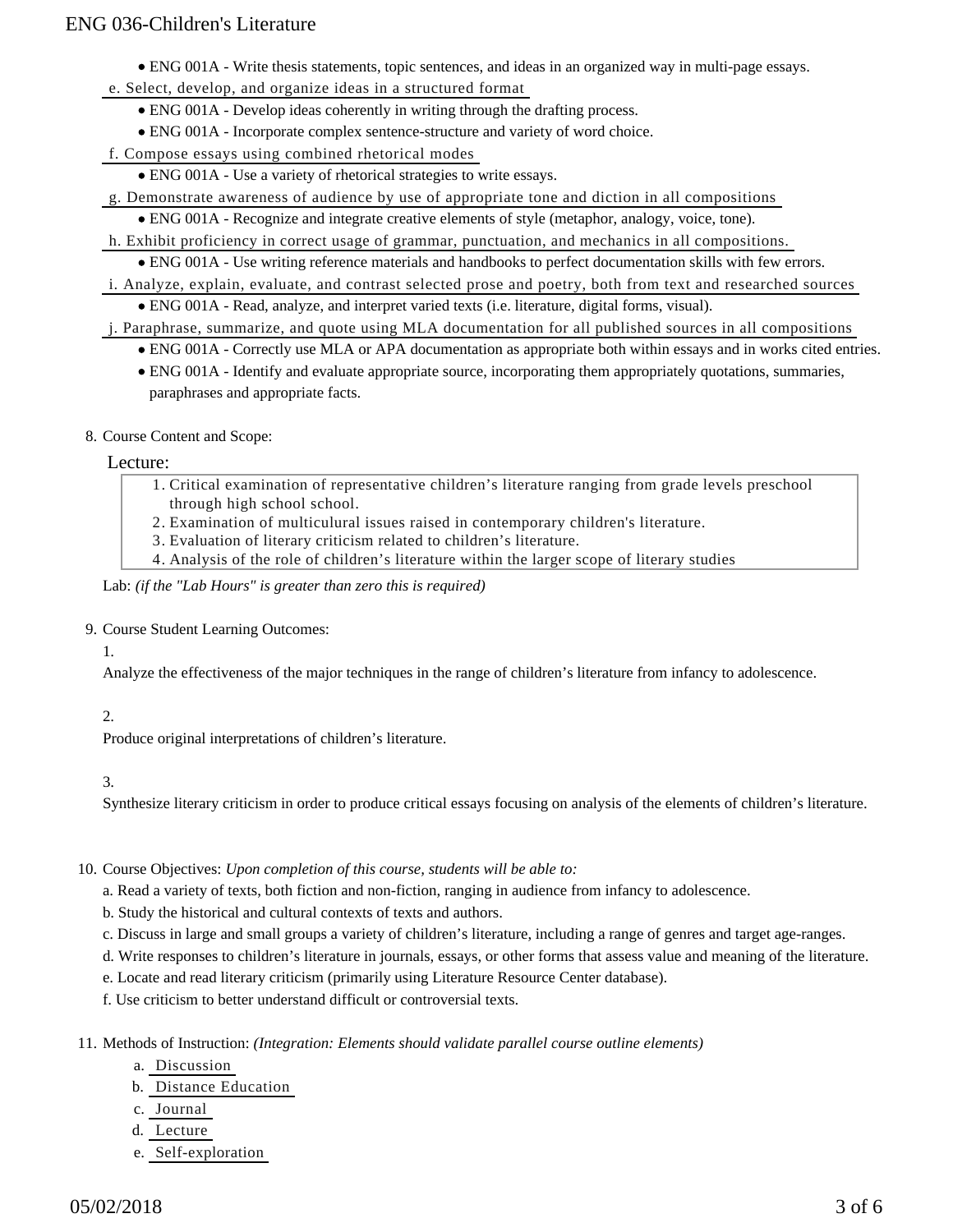12. Assignments: (List samples of specific activities/assignments students are expected to complete both in and outside of class.) In Class Hours: 54.00

Outside Class Hours: 108.00

- a. In-class Assignments
	- a. Participate in class discussions.
	- b. Quizzes and exams
- b. Out-of-class Assignments
	- a. Read critically course literature, both creative and critical.
	- b. Write journals in response to readings.
	- c. Research topics and present research in essay form.

d. The Novel Project (small groups of students study one additional novel in-depth and then present their novel to the class and write a critical essay on their novel).

e. Book projects--presentations and activities relating around a single book or author

- 13. Methods of Evaluating Student Progress: The student will demonstrate proficiency by:
	- College level or pre-collegiate essays
	- Written homework
	- Critiques
	- Guided/unguided journals
	- Portfolios
	- Term or research papers

Research materials appropriate to the assigned readings and topics

• Reading reports

Successful written work in response to the course readings.

- Presentations/student demonstration observations
- Group activity participation/observation
- Product/project development evaluation
- Self/peer assessment and portfolio evaluation
- Mid-term and final evaluations
- Student participation/contribution Active participation in class.
- Student preparation
- 14. Methods of Evaluating: Additional Assessment Information:
- 15. Need/Purpose/Rationale -- All courses must meet one or more CCC missions.

CSU/UC Transfer Course A. Transfers to CSU;UC

UC San Diego, Children's Literature LTWL 114

IGETC Area 3: Arts and Humanities

B: Humanities

CSU GE Area C: Arts, Literature, Philosophy and Foreign Languages

C2 - Humanities

PO-GE C3 – Arts, Humanities, and Culture

Communicate effectively in many different situations involving diverse people and viewpoints.

 Analyze the variety of forms of expression and how those are used to communicate social, cultural, and personal ideas, feelings, and concepts;

 Effectively communicate and express themselves and make themselves understood through visual, auditory, tactile, and symbolic means.

Understand and appreciate diverse local, national, and world context.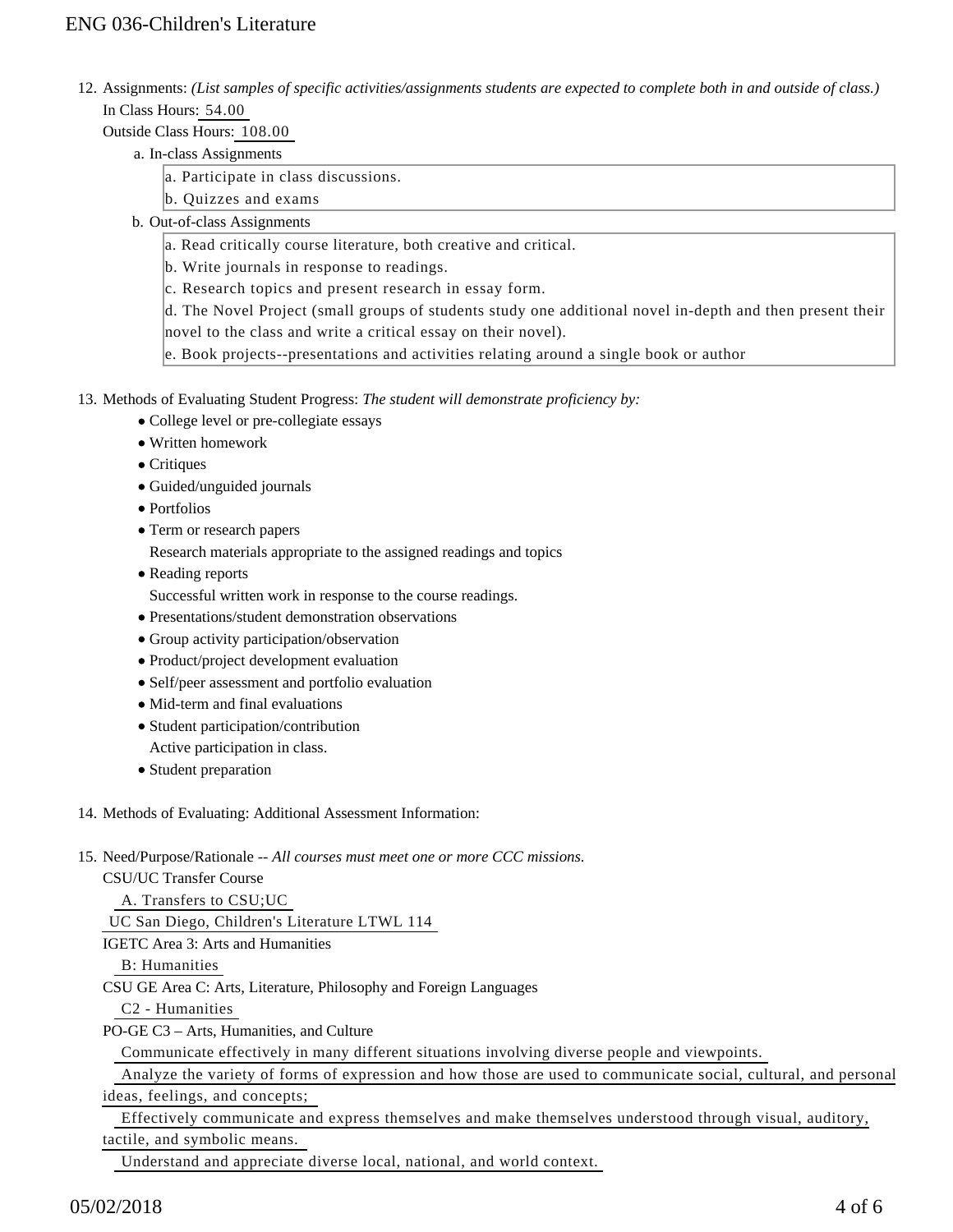|                                                                      |                                                         | Connect knowledge of self and society to larger cultural contexts.               |                                                                                                                    |                                                                                                                      |
|----------------------------------------------------------------------|---------------------------------------------------------|----------------------------------------------------------------------------------|--------------------------------------------------------------------------------------------------------------------|----------------------------------------------------------------------------------------------------------------------|
|                                                                      |                                                         | Articulate the differences and similarities between and within cultures.         |                                                                                                                    |                                                                                                                      |
|                                                                      |                                                         | PO-GE C4.b - Language & Rationality (Communication & Analytical Thinking)        |                                                                                                                    |                                                                                                                      |
|                                                                      | Gather, assess, and interpret relevant information.     |                                                                                  |                                                                                                                    |                                                                                                                      |
| IO - Critical Thinking and Communication                             |                                                         |                                                                                  |                                                                                                                    |                                                                                                                      |
|                                                                      |                                                         |                                                                                  |                                                                                                                    | Summarize, analyze, and interpret oral and written texts, with the ability to identify assumptions and differentiate |
| fact from opinion.                                                   |                                                         |                                                                                  |                                                                                                                    |                                                                                                                      |
| 16. Comparable Transfer Course                                       |                                                         |                                                                                  |                                                                                                                    |                                                                                                                      |
| <b>University System</b>                                             | <b>Campus</b>                                           | <b>Course Number</b>                                                             | <b>Course Title</b>                                                                                                | <b>Catalog Year</b>                                                                                                  |
| <b>UC</b>                                                            | UC San Diego                                            | <b>LTWL 114</b>                                                                  | Children's Literature                                                                                              | 2013-2014                                                                                                            |
| 17. Special Materials and/or Equipment Required of Students:         |                                                         |                                                                                  |                                                                                                                    |                                                                                                                      |
| <sup>18.</sup> Materials Fees:                                       | <b>Required Material?</b>                               |                                                                                  |                                                                                                                    |                                                                                                                      |
|                                                                      | <b>Material or Item</b>                                 |                                                                                  | <b>Cost Per Unit</b>                                                                                               | <b>Total Cost</b>                                                                                                    |
| 19. Provide Reasons for the Substantial Modifications or New Course: |                                                         |                                                                                  |                                                                                                                    |                                                                                                                      |
|                                                                      |                                                         |                                                                                  |                                                                                                                    |                                                                                                                      |
|                                                                      |                                                         | Updating SLOs and Objectives. Will also match to new PLOs when they are updated. |                                                                                                                    |                                                                                                                      |
| 20.                                                                  | a. Cross-Listed Course (Enter Course Code): N/A         |                                                                                  |                                                                                                                    |                                                                                                                      |
|                                                                      | b. Replacement Course (Enter original Course Code): N/A |                                                                                  |                                                                                                                    |                                                                                                                      |
| 21. Grading Method (choose one): Letter Grade Only                   |                                                         |                                                                                  |                                                                                                                    |                                                                                                                      |
| 22. MIS Course Data Elements                                         |                                                         |                                                                                  |                                                                                                                    |                                                                                                                      |
|                                                                      | a. Course Control Number [CB00]: CCC000446024           |                                                                                  |                                                                                                                    |                                                                                                                      |
|                                                                      | b. T.O.P. Code [CB03]: 150100.00 - English              |                                                                                  |                                                                                                                    |                                                                                                                      |
|                                                                      | c. Credit Status [CB04]: D - Credit - Degree Applicable |                                                                                  |                                                                                                                    |                                                                                                                      |
|                                                                      |                                                         | d. Course Transfer Status [CB05]: $A = Transfer to UC, CSU$                      |                                                                                                                    |                                                                                                                      |
|                                                                      |                                                         | e. Basic Skills Status [CB08]: $2N = Not basic skills course$                    |                                                                                                                    |                                                                                                                      |
|                                                                      | f. Vocational Status [CB09]: Not Occupational           |                                                                                  |                                                                                                                    |                                                                                                                      |
|                                                                      | g. Course Classification [CB11]: Y - Credit Course      |                                                                                  |                                                                                                                    |                                                                                                                      |
|                                                                      | h. Special Class Status [CB13]: N - Not Special         |                                                                                  |                                                                                                                    |                                                                                                                      |
| i. Course CAN Code [CB14]: N/A                                       |                                                         |                                                                                  |                                                                                                                    |                                                                                                                      |
|                                                                      |                                                         | j. Course Prior to College Level [CB21]: $Y = Not$ Applicable                    |                                                                                                                    |                                                                                                                      |
|                                                                      | k. Course Noncredit Category [CB22]: Y - Not Applicable |                                                                                  |                                                                                                                    |                                                                                                                      |
|                                                                      | 1. Funding Agency Category [CB23]: $Y = Not$ Applicable |                                                                                  |                                                                                                                    |                                                                                                                      |
|                                                                      | m. Program Status [CB24]: $1 =$ Program Applicable      |                                                                                  |                                                                                                                    |                                                                                                                      |
| Name of Approved Program (if program-applicable): ENGLISH            |                                                         |                                                                                  |                                                                                                                    |                                                                                                                      |
|                                                                      |                                                         |                                                                                  | Attach listings of Degree and/or Certificate Programs showing this course as a required or a restricted elective.) |                                                                                                                      |
| 23. Enrollment - Estimate Enrollment                                 |                                                         |                                                                                  |                                                                                                                    |                                                                                                                      |
| First Year: 35                                                       |                                                         |                                                                                  |                                                                                                                    |                                                                                                                      |
| Third Year: 35                                                       |                                                         |                                                                                  |                                                                                                                    |                                                                                                                      |
| 24. Resources - Faculty - Discipline and Other Qualifications:       |                                                         |                                                                                  |                                                                                                                    |                                                                                                                      |
|                                                                      | a. Sufficient Faculty Resources: Yes                    |                                                                                  |                                                                                                                    |                                                                                                                      |
|                                                                      |                                                         | b. If No, list number of FTE needed to offer this course: N/A                    |                                                                                                                    |                                                                                                                      |

25. Additional Equipment and/or Supplies Needed and Source of Funding.